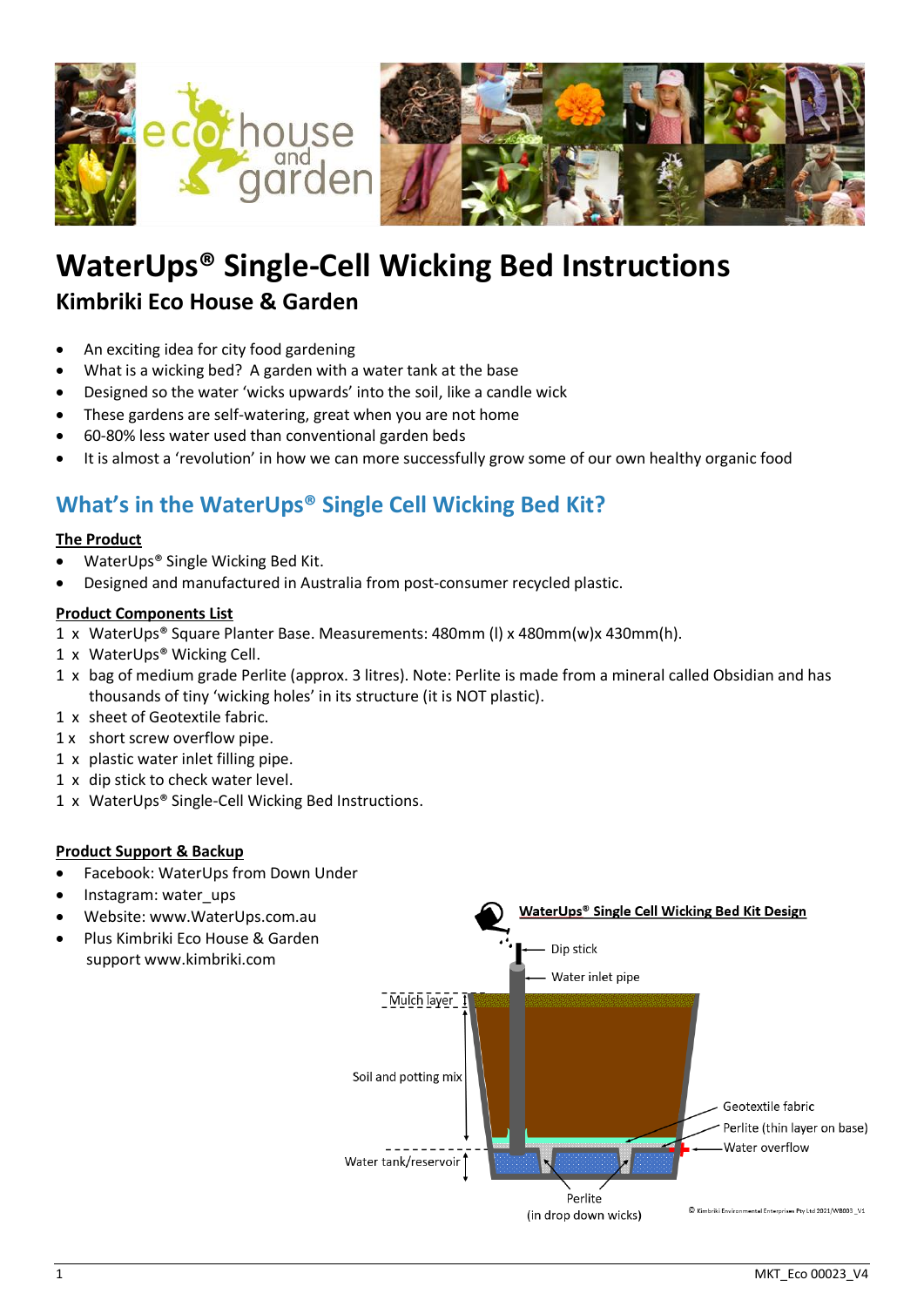### **How to Set Up Your Exciting New WaterUps® Single Cell Wicking Bed Kit**

#### **Assembly Instructions**

Make yourself familiar with the process of wicking beds and the basic principles.

- 1. Check Product Components List.
- 2. Get the WaterUps® Wicking Cell and place it on the floor. Line up the three tabs on the water inlet pipe with the three small holes at the edge of the cut out round hole. Push the water inlet pipe down firmly until it clicks and locks into position.
- 3. On the edge opposite the water inlet pipe there are two-semi circle cut outs. Place the short screw overflow pipe from underneath into the right-hand side semi-circle with the thread facing outward. Push up firmly to click and lock into place.
- 4. Find the position of the overflow hole in the WaterUps<sup>®</sup> square planter base.
- 5. Holding the inlet pipe, lower the edge of the WaterUps® wicking cell with the short screw overflow pipe, down into the square planter. Push the overflow pipe through the hole in the planter and the lower the rest of the WaterUps® Wicking Cell into the base of the planter.
- 6. Place the rubber washer over the short screw overflow and screw on nut with the flat side facing inwards flush against the planter. Screw up firmly by hand.
- 7. **NOTE: Dry Perlite is very dusty. We recommend that you pour 1 to 2 litres of water into the Perlite bag BEFORE putting the perlite into the 4 drop down wicks in the WaterUps® wicking cell.** Empty entire bag (supplied), lightly firm down into the 4 wicks and place remainder over the whole base of the WaterUps® wicking cell and level by hand.
- 8. Place the Geotextile fabric flat over Perlite ensuring no Perlite is visible (cut a slit or hole in the fabric where the water inlet pipe is placed and slide over the pipe so the fabric lays flat on the Perlite layer).
- 9. Position the WaterUps® Single-Cell Wicking Bed on a level surface this is very important to ensure the water holding tank is level and holds its maximum capacity of water (use a spirit level if necessary).
- 10. If you want to raise the height of the WaterUps® Single-Cell Wicking Bed for more convenience, place it on top of some bricks or an upside-down milk crate.
- 11. Add your growing medium:
	- The planter is now ready to add premium potting mix and organic fertilisers (e.g. worm castings, mature home compost, "Super 6", cow manure or a combination of these). **Use a ratio of** approximately 4 parts of potting mix to 1 part organic fertilisers
	- fill up the planter to about % full with premium potting mix
	- then fill last ¼ with worm castings, mature home compost, "Super 6", cow manure or a combination of these
	- mix these into the top 10-15 cm
	- fill to top of box, then lightly firm down mix to allow space for mulch.
- 12. Now fill up the tank through the water inlet pipe until water is flowing out your overflow pipe.
- 13. Place water level indicator (dipstick) all the way into the water inlet filling pipe. Lift straight out and mark with either a permanent pen or score a groove at the full water level mark (calibrating the dipstick). **NOTE: We recommend that you keep the lid on the inlet pipe to stop mosquitos breeding and to keep out stray debris.**
- 14. You are now ready to plant up your WaterUps® Single-Cell Wicking Bed and enjoy an abundance of produce.